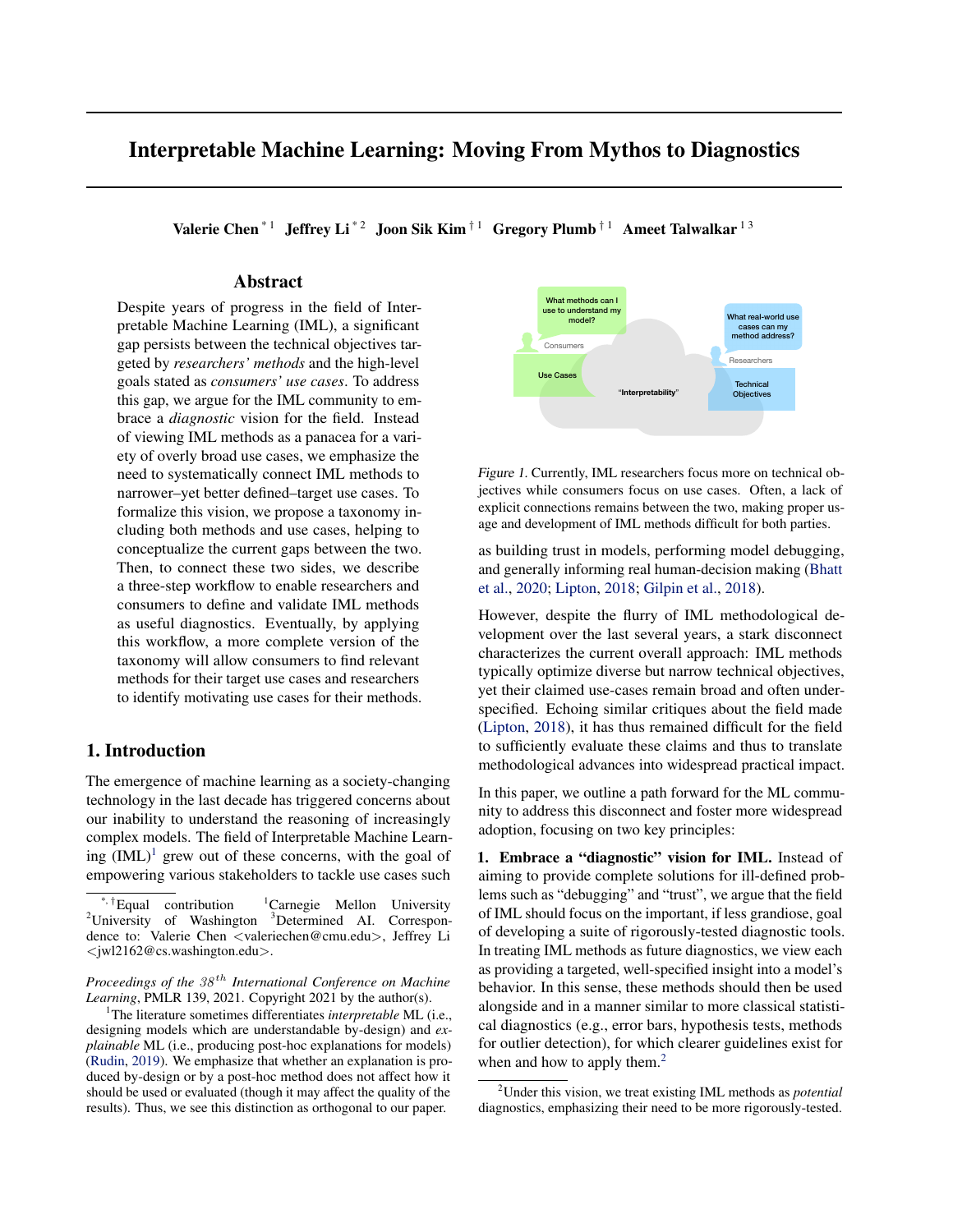<span id="page-1-0"></span>

Figure 2. (Left) We focus on how researchers and consumers can work together to both establish a better use case organization (i.e., "Use Case Goals") and further connections through the current gap between methods and use cases (i.e., the cloud) by following steps (1)-(3) in our proposed workflow. (Middle) As the two sides are increasingly connected to one another, researchers (R) and consumers (C) can make use of the taxonomy to find use cases for their methods and methods for their use cases, respectively. (Right) We highlight how three different potential diagnostics may provide useful insights for three use cases. In fact, the desired diagnostic information in each use case maps to a different Technical Objective (local feature attribution, local counterfactual, and global counterfactual, respectively) in our taxonomy (Figure [3\)](#page-3-0). When we later discuss a more concrete workflow for filling in the taxonomy we expand on the computer vision setting as a running example.

2. Rigorously evaluate and establish potential IML diagnostics. Currently, IML researchers typically develop and evaluate methods by focusing on quantifiable technical objectives, e.g., maximizing various notions of faithfulness or adherence to some desirable axioms [\(Lundberg & Lee,](#page-9-0) [2017;](#page-9-0) [Sundararajan et al.,](#page-10-0) [2017;](#page-10-0) [Bach et al.,](#page-8-0) [2015\)](#page-8-0). However, while these IML methods generally target seemingly relevant aspects of a model's behavior, it is imperative to carefully measure their effectiveness on concrete use cases in order to demonstrate their utility as practical diagnostics.

Motivated by these principles, we first illustrate our diagnostic vision via an incomplete taxonomy that synthesizes foundational works on IML methods and evaluation. The taxonomy (as shown at an abstract level in Figure 2 and discussed in more depth in Section [3\)](#page-2-0) not only serves as a template for building an explicit mapping between potential IML diagnostics and specific use cases, but also as a tool to unify studies of IML's usefulness in real-world settings (concrete examples shown in Figure 2, right).

However, the incompleteness of the current taxonomy emphasizes the need for researchers and consumers to work together to expand its coverage and refine connections within it. More specifically, doing so requires careful considerations at each of these 3 steps of the IML workflow in the context of our taxonomy as shown in Figure 2 (left):

- (1) *Problem Definition*, where researchers work with consumers to define a well-specified *target use case* (TUC).
- (2) *Method Selection*, where they identify potential IML methods for a TUC by navigating the methods part of the taxonomy *and/or* leveraging previously established connections between similar use cases and methods.
- (3) *Method Evaluation*, where they test whether selected methods can meet TUCs.

In Section [4,](#page-4-0) we provide an extensive discussion about best practices for this IML workflow to flesh out this taxonomy and deliver rigorously-tested diagnostics to consumers. Ultimately, we envision an increasingly complete taxonomy that (i) allows consumers to find suitable IML methods for their use cases; and (ii) helps researchers to ground their technical work in real applications (Figure 2, middle).

### 2. Background

An increasingly diverse set of methods has been recently proposed and broadly classified as part of IML. However, multiple concerns have been expressed in light of this rapid development, focused on IML's underlying foundations and the gap between research and practice.

Critiques of the field's foundations: [\(Lipton,](#page-9-0) [2018\)](#page-9-0) provided an early critique, highlighting that the stated moti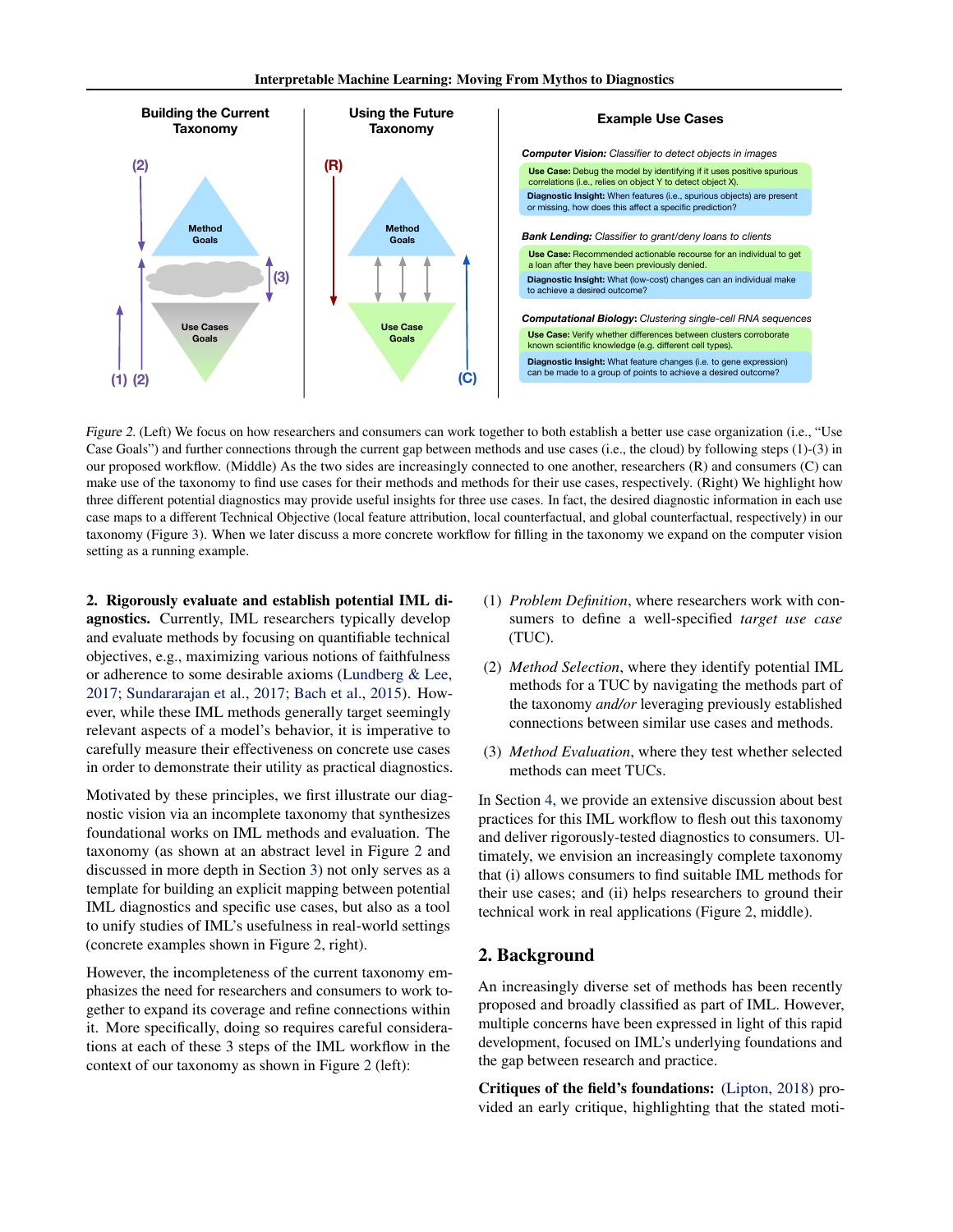<span id="page-2-0"></span>vations of IML were both highly variable, and potentially discordant with proposed methods. [\(Krishnan,](#page-9-0) [2019\)](#page-9-0) added to these arguments from a philosophical angle, positing that interpretability as a unifying concept is both unclear and of questionable usefulness. Instead, as they argue, more focus should be placed on the actual end-goals, for which IML is one possible solution.

Gaps between research and practice: Multiple works have also highlighted important gaps between existing methods and their practical usefulness. Some have demonstrated a lack of stability/robustness of popular approaches [\(Ade](#page-8-0)[bayo et al.,](#page-8-0) [2018;](#page-8-0) [Laugel et al.,](#page-9-0) [2019;](#page-9-0) [Alvarez-Melis &](#page-8-0) [Jaakkola,](#page-8-0) [2018\)](#page-8-0). Others discuss how common IML methods can fail to help humans in the real-world, both through pointing out hidden assumptions and dangers [\(Barocas et al.,](#page-8-0) [2020;](#page-8-0) [Rudin,](#page-9-0) [2019\)](#page-9-0) as well as conducting case-studies with users [\(Bansal et al.,](#page-8-0) [2020;](#page-8-0) [Kaur et al.,](#page-9-0) [2020\)](#page-9-0).

More recently, many review papers [\(Gilpin et al.,](#page-8-0) [2018;](#page-8-0) [Mohseni et al.,](#page-9-0) [2019;](#page-9-0) [Murdoch et al.,](#page-9-0) [2019;](#page-9-0) [Arya et al.,](#page-8-0) [2019\)](#page-8-0) have attempted to clean up and organize aspects of IML, but largely do not address these issues head-on. In contrast, our proposed re-framing of IML methods as diagnostic tools follows naturally from these concerns. Notably we embrace the seeming shortcomings of IML methods as providing merely "facts" [\(Krishnan,](#page-9-0) [2019\)](#page-9-0) or "summary statistics" [\(Rudin,](#page-9-0) [2019\)](#page-9-0) about a model, and instead focus on the practical questions of when and how these methods can be practically useful.

## 3. A Diagnostic Vision for IML

We think of a diagnostic as a tool that provides some insight about a model. As an analogy, consider the suite of diagnostic tools at a doctor's disposal that similarly provides insight about a patient. An x-ray could be useful for identifying bone fractures while a heart rate monitor would be helpful for identifying an irregular heart rhythm. Importantly, neither tool enables the doctor to broadly "understand" a person's health. However, each can be useful *if applied properly to a well-scoped problem*. Similarly, rigorously establishing connections between IML methods and welldefined use cases is imperative for the IML community.

To begin such a pursuit, we start by first identifying and reconciling the many method goals and use case goals that one might encounter currently. Based on contemporary practices and discourse, we propose a taxonomy that organizes separately the method goals at the top-end and use case goals at the bottom-end (Figure [3\)](#page-3-0). While our diagnostic vision for the field ideally involves a robust set of connections between these two sides, we use a "cloud" to illustrate the current overall lack of well-established diagnostics.

### 3.1. Method Goals

Each IML method provides a specific type of insight into a given model. Based on these types of insights, we first provide a hierarchical organization which divides the set of existing IML methods into 8 method clusters. In the diagnostic vision, we think of each method cluster broadly as a class of diagnostics that addresses a Technical Objective (TO). Then, we describe in more detail each TO in a way that allows one to specify individual method objectives.

#### 3.1.1. HIERARCHICAL ORGANIZATION

The top-end of our taxonomy aims to differentiate between the various perspectives explanations provide based on three factors commonly discussed in existing literature [\(Arya](#page-8-0) [et al.,](#page-8-0) [2019;](#page-8-0) [Guidotti et al.,](#page-8-0) [2018;](#page-8-0) [Doshi-Velez & Kim,](#page-8-0) [2017\)](#page-8-0). We discuss these further in Appendix [A.](#page-11-0)

At the leaf nodes are *technical objectives* (TOs), classes of goals that are precise enough to be generally linked to a *method cluster* that most directly addresses them. In total, there are 8 TOs/method clusters which captures a large portion of the goals of current IML methods. We note a few important nuances regarding our characterization of TOs.

First, although TOs and method cluster are bijective in our proposed taxonomy, it is important to explicitly distinguish these two concepts because of the potential for *cross-cluster adaptation*. This notion arises because it is frequently possible for that method to, in an ad-hoc fashion, be adapted to address a different TO.

Second, we emphasize that each TO should be thought of as defining a *class* of related goals. Indeed, for a given TO, we hypothesize some of the key *technical detail(s)* that must be considered towards fully parametrizing meaningfully different instantiations of the same broader goal. These important technical details, taken together with the TO, allow one to define individual *proxy metrics* that reflect the desired properties of one's explanations. Proxy metrics can then serve as tractable objective functions for individual methods to optimize, as well as measures of how well any method addresses a particular instantiation of the TO.

### 3.1.2. TECHNICAL OBJECTIVES

We next overview the TOs (and their technical details) that correspond to various method clusters. Due to the overlaps in content, we group together local and global versions of the same general method type/objective (for more extensive details and examples of specific methods for each, see Appendix [B\)](#page-11-0).

*Feature attribution* address when features are present (or missing), how does this affect the the model's prediction(s) (i.e. how "important" each feature is to the model's predic-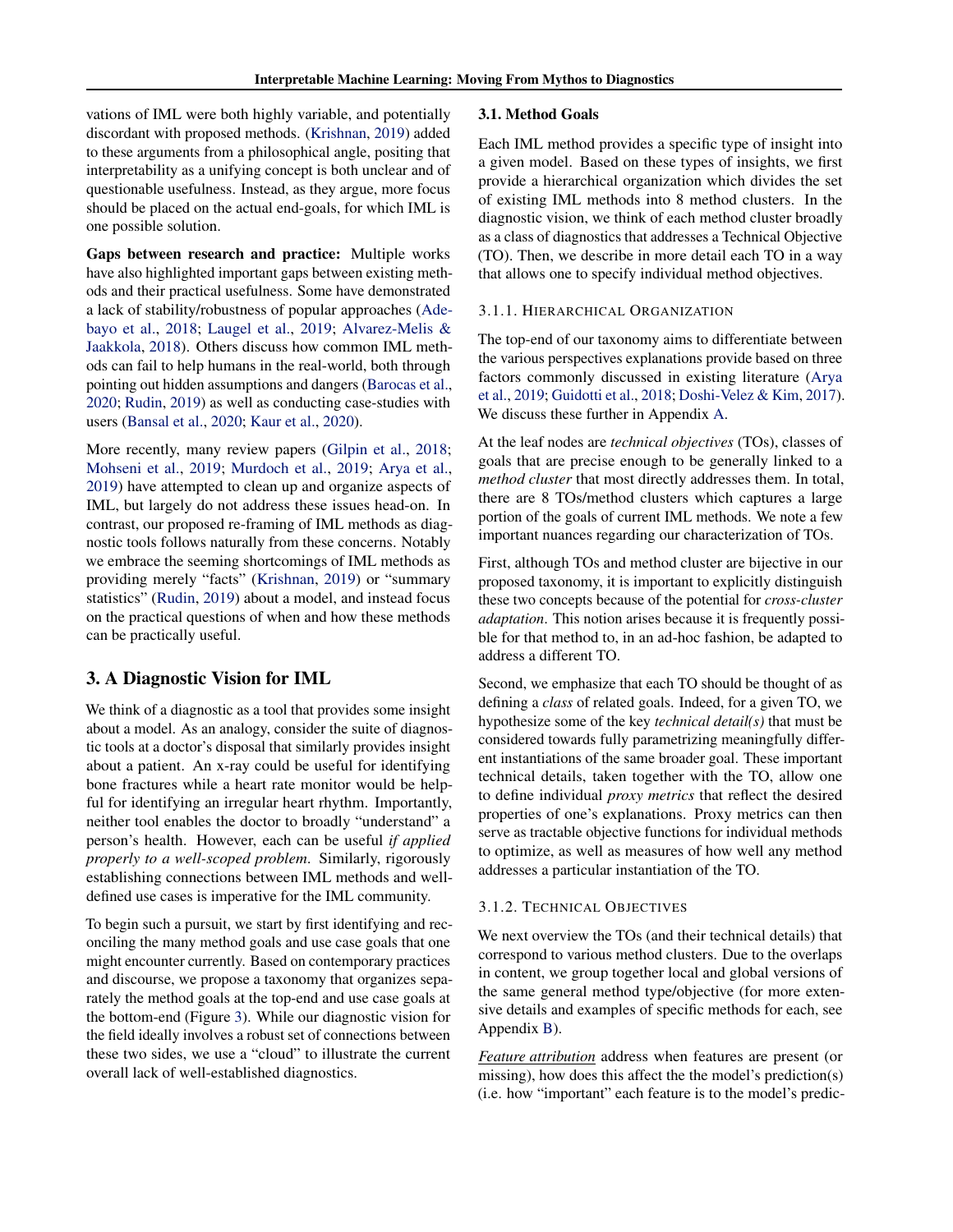<span id="page-3-0"></span>

Figure 3. Our taxonomy consists of a hierarchical organization of both existing method and use case goals. Moving forwards, the goal for researchers and consumers is to conduct principled studies to both refine the current organization of use cases by defining more well-specified target use cases (green) and to establish explicit connections between these targets and technical objectives (blue).

dividual (or the training data) according to the "importance" the technical details are both the precise *notion of "impor*tance" and the choice of the *baseline input*. Relevant proxy tion(s)). Often, measures of importance are defined based on how the model's prediction(s) change relative to its prediction for some baseline input. The baseline input is sometimes implicit and domain specific (e.g., all black pixels for grayscale images or the mean input in tabular data). Thus, metrics typically measure how much the model prediction changes for different types of perturbations applied to the invalues as computed by each method.

*Counterfactual* explanations address what "low cost" modification can be applied to data point(s) to achieve a desired prediction. The most common technical detail is the specific measure of *cost* and the most common proxy metric is how often the counterfactual changes the model's prediction(s).

ortance" **Example 2018** Interest a space. These methods require the technical detail of both *Approximation* methods address how can one summarize the model by approximating its predictions in a region, either locally around a data point, globally around as many points as possible, or across a specific region of the input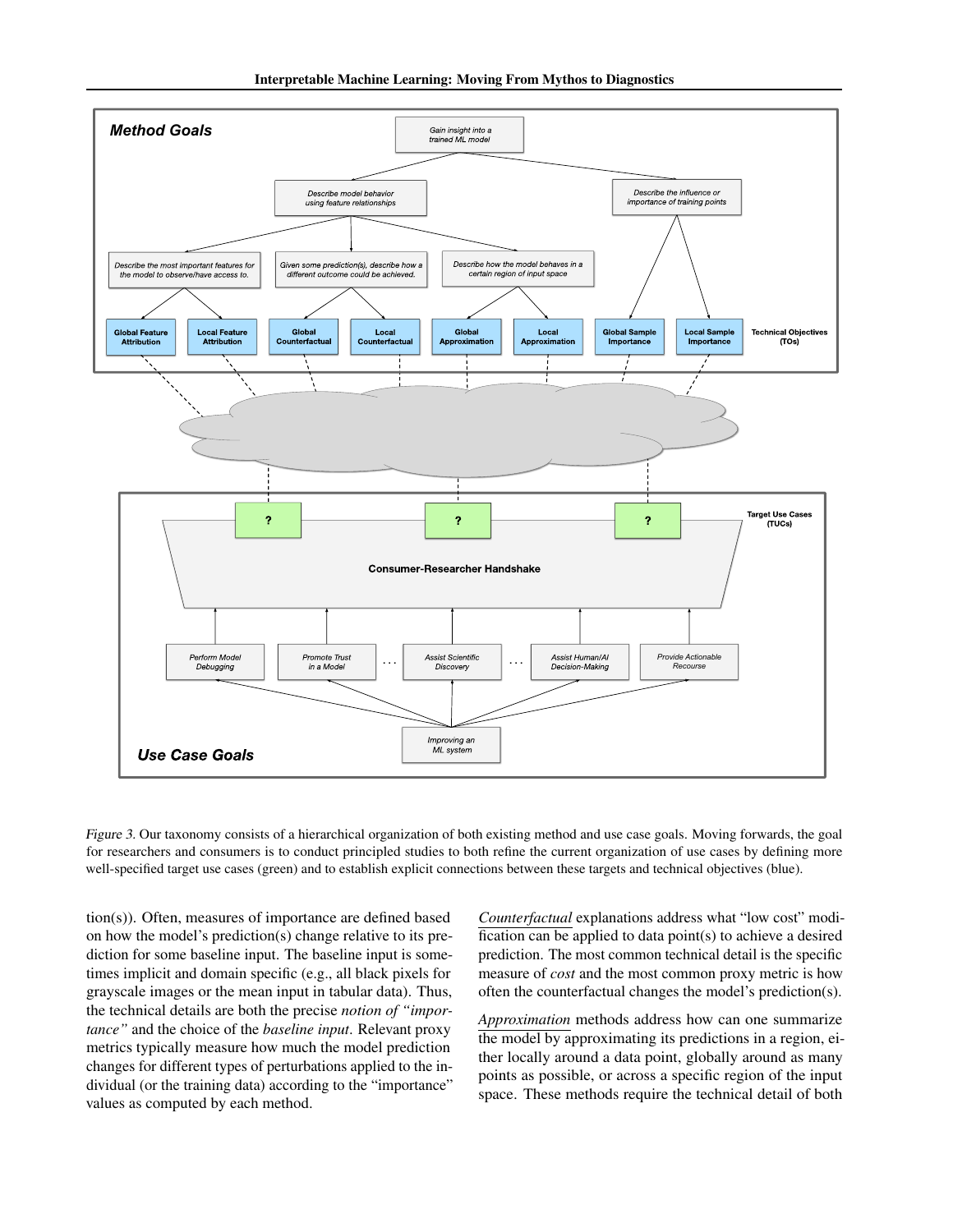<span id="page-4-0"></span>what that *region* is and what the simple function's *model family* is. For local approximation, a canonical metric is local fidelity, which measures how well the method predicts within a certain neighborhood of a data point. For global approximation, a proxy metric is coverage, which measures how many data points the explanation applies to.

*Sample importance* methods address what training points are influential on a model's prediction for either an individual point or the model as a whole. Technical details differ from method to method, so currently it is difficult to identify a uniform axis of variation. These methods can be evaluated with proxy metrics that represent the usefulness of the provided explanations, through simulated experiments of finding corrupted data points, detecting points responsible data distribution shifts, and recovering high accuracy with the samples considered important.

#### 3.1.3. HOW DO BY-DESIGN METHODS FIT IN?

While they do not have a corresponding method cluster in our taxonomy, it is important to discuss another family of IML methods called "interpretable by-design" methods [\(Rudin,](#page-9-0) [2019\)](#page-9-0). The differentiating property of these models from the post-hoc methods that we reference above is that the TO(s) of these approaches is intrinsically tied to the model family itself, hence the models are interpretable by design. That said, by-design methods also fit into our framework and should be viewed as a different way to answer the same TOs in our taxonomy. When by-design methods are proposed or used, they should clearly specify which TO(s) they are intending to address.

#### 3.2. Use Case Goals

Currently, much of the discourse on IML use cases surrounds differentiating fairly broad goals, such as model debugging, gaining trust of various stakeholders, providing actionable recourse, assisting in scientific/causal discovery, and aiding Human/AI teams [\(Bhatt et al.,](#page-8-0) [2020;](#page-8-0) [Lipton,](#page-9-0) [2018;](#page-9-0) [Gilpin et al.,](#page-8-0) [2018\)](#page-8-0) (Figure [3\)](#page-3-0). While this represents a good start, it is of limited utility to treat each of these categories as monolithic problems for IML to solve. For one, these problems are complex and should not be assumed to be completely solvable by IML itself. Rather, IML is but one potential set of tools that must be demonstrated to be useful. That is, to show that an IML method is an effective diagnostic, specific use cases must be identified and demonstrated [\(Krishnan,](#page-9-0) [2019\)](#page-9-0). Secondly, each broad goal really includes multiple separate technical problems, crossed with many possible practical settings and constraints. It is likely that a given IML method will not be equally useful across the board for all of these sub-problems and domains.

Thus, claims of practical usefulness should ideally be specified down to the level of an adequately defined *target use*



Figure 4. A hypothetical version of the use cases part of our taxonomy as produced by the consumer-researcher handshake in our running example. The identified TUC is highlighted by the box with the thicker border.

*case* (TUC). TUCs, like TOs on the methods side, correspond to learning a specific relevant characteristic about the underlying model (e.g. a certain property or notion of model behavior). However, unlike a TO, they represent real-world problems that, while evaluable, often might not be amenable to direct optimization. For example, one can set up real or simulated evaluations (see Section [4.3\)](#page-6-0) to determine whether an IML method is useful for identifying a particular kind of bug in the model (e.g. spurious positive correlations), but it is not so obvious how to optimize an IML method that will succeed on those real or simulated evaluations.

### 4. A Workflow for Establishing Diagnostics

We now turn to how a diagnostic vision for IML can be more fully realized, discussing how methods can be established as diagnostics, thus filling gaps in the existing taxonomy. Specifically, we define an ideal workflow for consumer-researcher teams to conduct future studies about IML methods describing how the taxonomy can guide best practices for each of the three key steps: (1) Problem Definition, (2) Method Selection, and (3) Method Evaluation. This workflow applies to both teams who wish to study existing IML methods and those who are proposing new ones.

To help contextualize this discussion, we provide a running example that builds on the Computer Vision model debugging example from Figure [2](#page-1-0) (right). Model debugging is not only a common [\(Hong et al.,](#page-8-0) [2020;](#page-8-0) [Bhatt et al.,](#page-8-0) [2020\)](#page-8-0), but also well-grounded consumer use case. It is a natural starting point due to the versatile nature of its assumed consumer, data scientists, typically has both substantial ML knowledge and domain expertise, minimizing the communication gap between the data scientist and the IML researcher.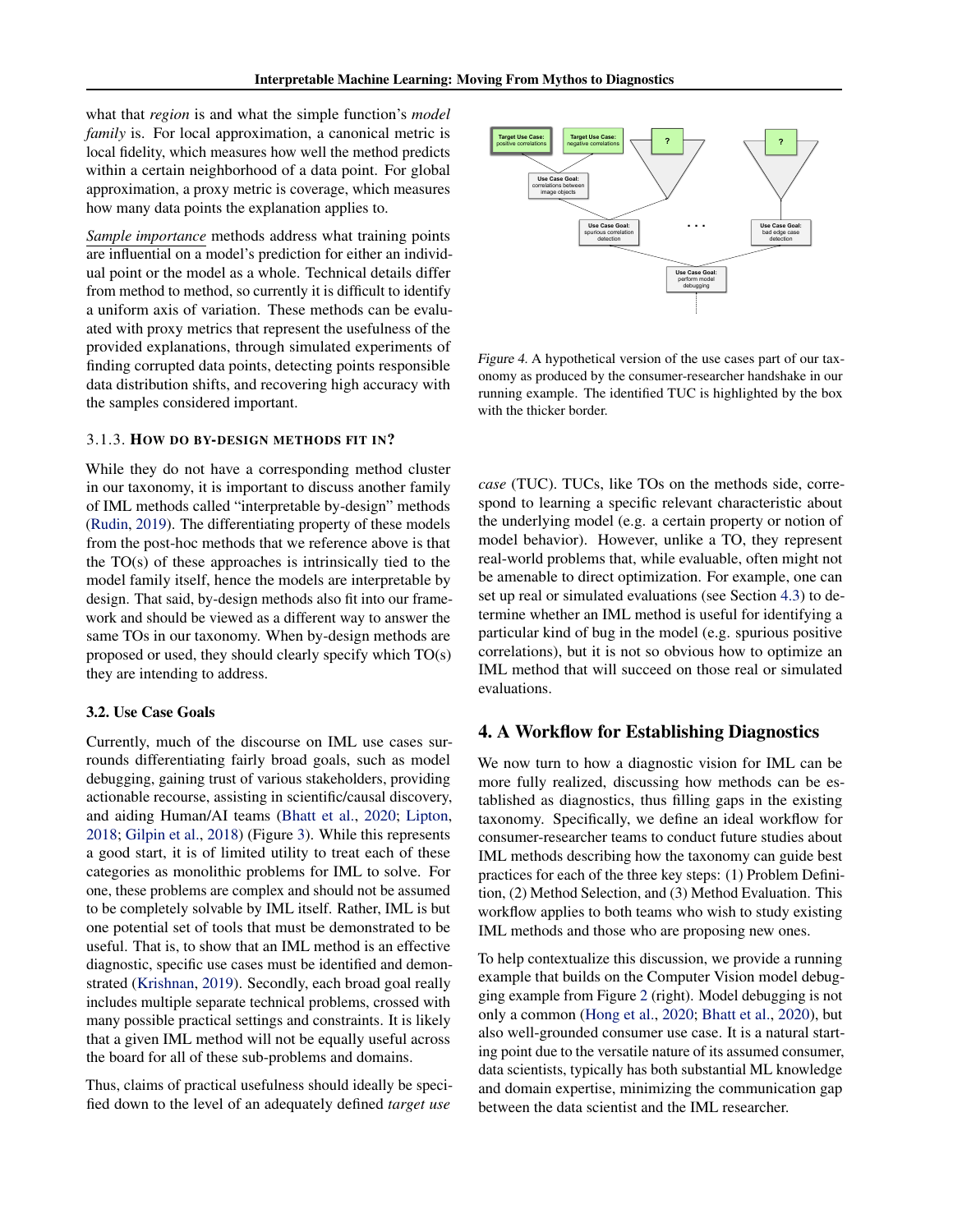#### 4.1. Step 1: Problem Definition

As motivated by Section [3.2,](#page-4-0) we argue that an important first step for any principled study is to define a well-specified TUC. We call this the *consumer-researcher handshake* (Figure [3\)](#page-3-0), where researchers work with consumers to progressively refine the latter's real-world problems into relevant TUCs. In this process, some helpful pieces of information that should be discussed include: the data available, the ML pipeline used, the domain knowledge required to perform evaluations, etc. Ultimately, a more flushed out taxonomy will help researchers to have more concrete use cases at hand to motivate their method development and consumers to have more realistic guidance on what IML can and cannot do for them.

*Running Example: Consider a data scientist who wants to debug their image-based object detection model. The team needs to identify a TUC that is more specific than "perform model debugging" by identifying exactly what the notion of "bug" is that the IML method should detect. As shown in a hypothetical version of the use cases part of the taxonomy (Figure [4\)](#page-4-0), the umbrella of model debugging includes sub-problems such as detecting spurious correlations and identifying bad edge-case behavior. Through the consumerresearcher handshake, it arises that the data scientist is concerned the model might not be making correct decisions based on the actual target objects, but rather relying on correlated objects which also happen to be present. For example, the model might be using the presence of a person as an indicator that there is a tennis racket in the image, instead of the racket itself.*

*This information allows the team to navigate the portion of the taxonomy in Figure [4.](#page-4-0) By considering the data scientist's concern, they first narrow the goal from model debugging to detecting spurious correlations (SCs). Then, by also taking into account the specific setting (i.e. the presence of the tennis racket at the same time as the tennis player), they are able to arrive at a further specified use case of detecting SCs between two positively correlated objects. In this case, the team takes care to differentiate this from the analogous problem of detecting reliance on negatively correlated objects, reasoning that the latter is fundamentally different (i.e., it is harder to tell that the output depends on an object or not if the co-occurrences are rare in the first place).*

#### 4.2. Step 2: Method Selection

After a TUC has been properly defined, the next step is to consider which IML methods might be appropriate. This does assume that IML methods are necessary, that is the team should have demonstrated that the TUC presents challenges to more "trivial" or conventional diagnostics. For example, [\(Bansal et al.,](#page-8-0) [2020\)](#page-8-0) found model confidence to

be a competitive baseline against dedicated interpretability approaches for AI-human decision making teams.

If non-IML diagnostics are unsuccessful, there are two ways the taxonomy can be used to select methods. First, researchers and consumers can, as a default, traverse the methods part of the taxonomy to hypothesize the TOs (and thus respective method clusters) that might best align with the TUC. Doing so should rely on the researcher's best judgment in applying prior knowledge and intuition about various method types to try to narrow down the set of potential TOs. If a method is being proposed, the method should be mapped to the appropriate method cluster and the same selection process should follow. Second, the team can also navigate starting from the use cases part, leveraging and expanding on connections established by previous studies. Naturally, if some methods have already been shown to work well on a TUC, then those (or similar) methods provide immediate baselines when studying the same (or similar) use cases.

In either case, an important –yet subtle– choice must then be made for each method: exactly how its resulting explanations should be interpreted, i.e. which TO is being addressed. As discussed in Section [3.1,](#page-2-0) a method belonging to a specific cluster may most naturally address the associated TO, but it is also possible, and indeed commonplace, to attempt *cross-cluster adaptation* for addressing other TOs. Unfortunately, while such adaptations are perhaps useful at times, they are often performed in an ad hoc fashion. Specifically, the differences between the technical details of each TO are often overlooked in the adaptation process, which we illustrate next via two examples (and in more depth in Appendix [B.1\)](#page-12-0).

First, one might try to use feature importance weights, via SHAP [\(Lundberg & Lee,](#page-9-0) [2017\)](#page-9-0), as linear coefficients in a local approximation. Such an adaptation assumes that the notion of local "importance" also can reflect linear interactions with features on the desired approximation region. However, this is not necessarily guaranteed by SHAP, which instead enforces a different set of game-theoretic desiderata on the importance values and may be set up to consider a quite disparate set of perturbations compared to the target approximation region.

Conversely, one can think of saliency maps via vanilla gradients [\(Simonyan et al.,](#page-10-0) [2013\)](#page-10-0) as an adaptation in the opposite direction. These saliency maps, a local approximation where the effective neighborhood region is extremely small, are more popularly used to address local feature attribution objectives such as to identify which parts of the image are affecting the prediction the most. However, this adaptation carries an underlying assumption that the pixels with the largest gradients are also the most "important". This approximation may not be accurate because the local shape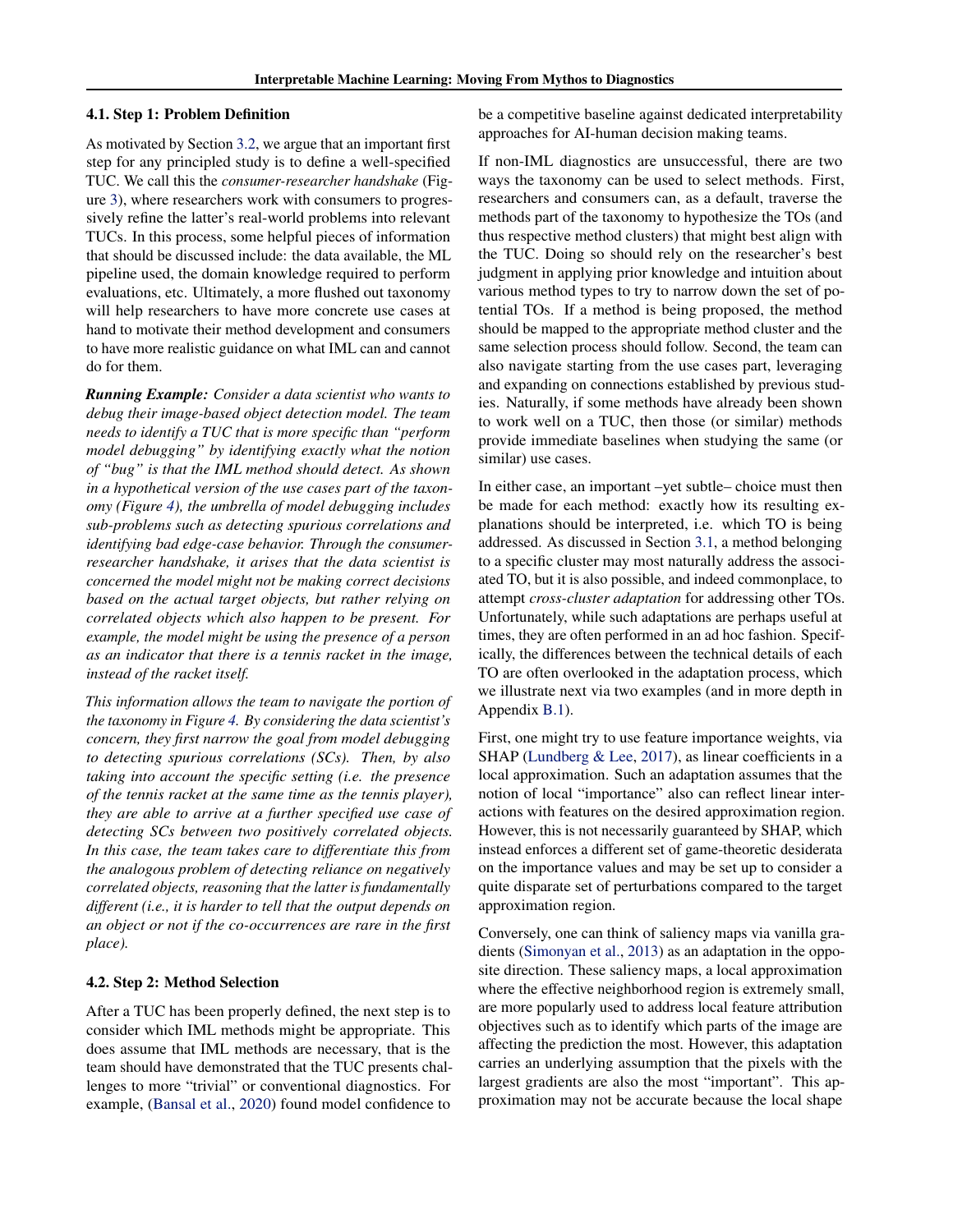<span id="page-6-0"></span>

Figure 5. An overview of where different types of IML evaluations (faithfulness and usefulness) fall within the overall pipeline of IML applications. We highlight differences in goals of these evaluations as well as the various moving components that affect them. Colored boxes denote components that need to be defined (IML method and TO, Chosen TUC), while gray boxes to denote components that require more careful study (Explanation Understanding and Decision Process).

measured by the gradient is not necessarily indicative of the model's behavior near a baseline input that is farther away.

*Running example: In this scenario, suppose that there have not been previously established results for detecting positive SCs. The team follows the methods part of the taxonomy to generate hypotheses for which types of local explanations best suits their needs for understanding individual images. They decide against approximation based objectives, because as the inputs vary in pixel space, simple approximations are unlikely to hold or be semantically meaningful across continuous local neighborhoods. They choose feature attribution because they hypothesize that visualizing the features that the model deems most important would be useful for detecting these types of SCs.*

*The team proposes a method in the local counterfactual method cluster that identifies the super-pixels that must change in order to flip the prediction from "tennis racket" to "no tennis racket". By "visualizing" the counterfactual explanation like a saliency map, the team performs a cross-cluster adaptation to interpret the counterfactual as a feature attribution explanation. To do so, they are assuming that the most changed features are also the most important to detecting the tennis racket. They reason that a feature attribution explanation would be a more intuitive format for the data scientist for this TUC. In terms of comparison, a feature attribution method that the team selects for comparison is Grad-CAM [\(Selvaraju et al.,](#page-9-0) [2017\)](#page-9-0), which also produces a saliency map.*

#### 4.3. Step 3: Method Evaluation

Once appropriate method(s) have been chosen, the last step is to evaluate them. Evaluation is the crucial step of testing whether proposed methods can actually help address the specified TUC. However, evaluations are often carried out in manners incongruent with the properties they claim to test. One common mistake is that the evaluation of an explanation's *faithfulness* (i.e. ability to meet a specified TO) is often problematically conflated with the evaluation of its *usefulness* (i.e., applicability for addressing practical TUCs). While both may play important roles, as we discuss further in this section, they target fundamentally different claims.

Our taxonomy addresses this mistake by mapping these evaluations to its different components: faithfulness corresponds to meeting objectives of a specific TO in the methods part and usefulness corresponds to meeting the TUC in the use cases part. Next, using Figure 5 as a guide, we clarify differences between these two types of evaluations and how they can be carried out.

Faithfulness Evaluations are performed with respect to a proxy metric specified using the relevant technical details from the target TO class. For example, if the goal was to show the usefulness of an approximation-based explanation adapted as a counterfactual, the faithfulness evaluation should be with respect to a counterfactual proxy metric. Referring to the terminology from [\(Doshi-Velez & Kim,](#page-8-0) [2017\)](#page-8-0), these types of evaluations are called *functionally-grounded*, that is involving automated proxy tasks and no humans. While such evaluations are easiest to carry out, they come with key limitations.

In general, one should expect that a method would perform well at least on a proxy for its selected TO and, naturally, those methods which do not directly target this specific proxy will likely not perform as well. An explanation can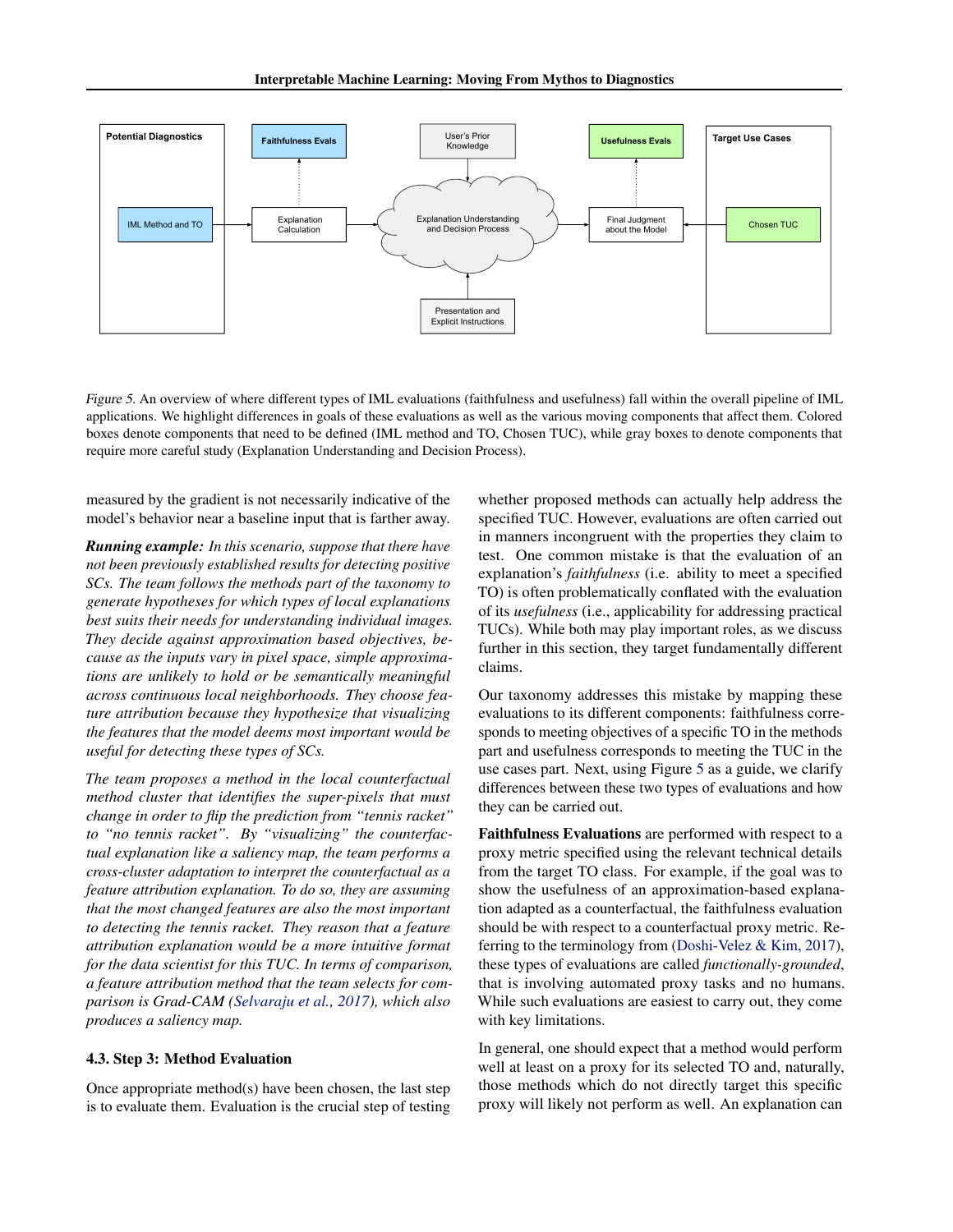also be faultily compared as a result of unfair or biased settings of technical details. As an example, although GAMs [\(Hastie & Tibshirani,](#page-8-0) [1990\)](#page-8-0) and linear models both provide local approximations, comparing these methods only in the context of fidelity ignores the fact that GAMs potentially generate more "complicated" explanations.

Further, while faithfulness evaluations can act as a first-step sanity check before running more costly usefulness evaluations, showing that a method is faithful to the model alone is not conclusive of the method's *real-world* usefulness until a direct link is established between the corresponding proxy and TUC. Once these links are established, these proxies can then be used more confidently to help rule out bad set-ups before performing expensive usefulness evaluations.

Usefulness evaluations, in contrast to faithfulness, measure a user's success in applying explanations on the specified TUC. Since they are ultimately an evaluation of what one *does* with an explanation, usefulness depends crucially on factors such as users' prior knowledge, such as domain and ML/IML experience. Referring to the terminology from [\(Doshi-Velez & Kim,](#page-8-0) [2017\)](#page-8-0), users' perspectives can be incorporated through studies on real humans performing simplified or actual tasks (i.e. *human-grounded* or *applicationgrounded* evaluations respectively). In particular, to successfully utilize explanations in practice, we would need to study how this process might differ depending on the presentation of the explanation and explicit instructions that are provided.

As highlighted by the cloud in Figure [5,](#page-6-0) how exactly users translate explanation calculations (in their minds) to their final judgments remains murky. This motivates further research relating to better understanding *what users understand explanations to tell them* and *how they act upon these understandings*. Then, when establishing new diagnostics, these assumptions/limitations should be clearly spelled out for when researchers use the method in a future study and when the consumers deploy the method.

Motivated by these challenges, we suggest researchers consider another type of usefulness evaluation called *simulation evaluation*. Simulation evaluation is an algorithmic evaluation on a simulated version of the real task where success and failure is distilled by a domain expert into a measurable quantity (as illustrated in the running example). This type of evaluation is still based on the real task, but is easier and potentially more reliable to run than user studies. By simulating the users and their decision-making process algorithmically, thus controlling some noisier aspects of usefulness evaluation, researchers may be able to better understand why their methods are "failing". Is it because of the algorithm itself, or the actual decision process users take?

Overall, success on these various levels of evaluations provides evidence for establishing a connection between the method in question and the TUC. Specifically, the team should check to see if the proxy metrics considered earlier were correlated to success on the TUC. If so, this would provide evidence for whether the proxy metrics considered should be used again in future studies, connecting faithfulness and usefulness evaluations.

*Running example: The team first performs respective local feature attribution faithfulness evaluations for both methods using the notions of importance that each defines. For example, for the proposed method, the team ensures that each generated explanation faithfully carries out its intended TO of identifying the effect of the presence or missingness of a super-pixel. However, good performance on any proxy metric does not conclusively imply good performance on the actual TUC, so they turn to usefulness evaluation.*

*The team first conducts a simulation evaluation, where a set of datasets is created that contains either an (artificially induced) positive correlation between a pair of objects or no such correlations. By carefully controlling the training and validation distributions, they can automatically verify whether or not a model has learned the problematic behavior they want to detect. Then, they can define a scoring function for the explanations (i.e., how much attention they pay to the spurious object) and measure how well that score correlates with the ground truth for each explanation.*

*Second, the team runs a human study with multiple models where they know the ground truth of which ones use SCs. They score data scientists based on whether they are able to use each explanation generated by the counterfactual versus Grad-CAM to correctly identify models which use SCs. If the methods are successful on the human studies, the team has demonstrated the connection between them and the TUC of detecting positively correlated objects.*

### 5. Conclusion

Towards a diagnostic vision for IML, we presented a taxonomy as a way to clarify and begin bridging the gap between methods and use cases. Further, we discussed best practices for how the taxonomy can be used and refined over time by researchers and consumers to better establish what methods are useful for what use cases. As the taxonomy is flushed out via more studies by consumer-researcher teams, our vision is that it will be increasingly useful for both parties individually (Figure [2,](#page-1-0) middle). We hope that our discussions promote better practices in discovering, testing, and applying new and existing IML methods moving forward.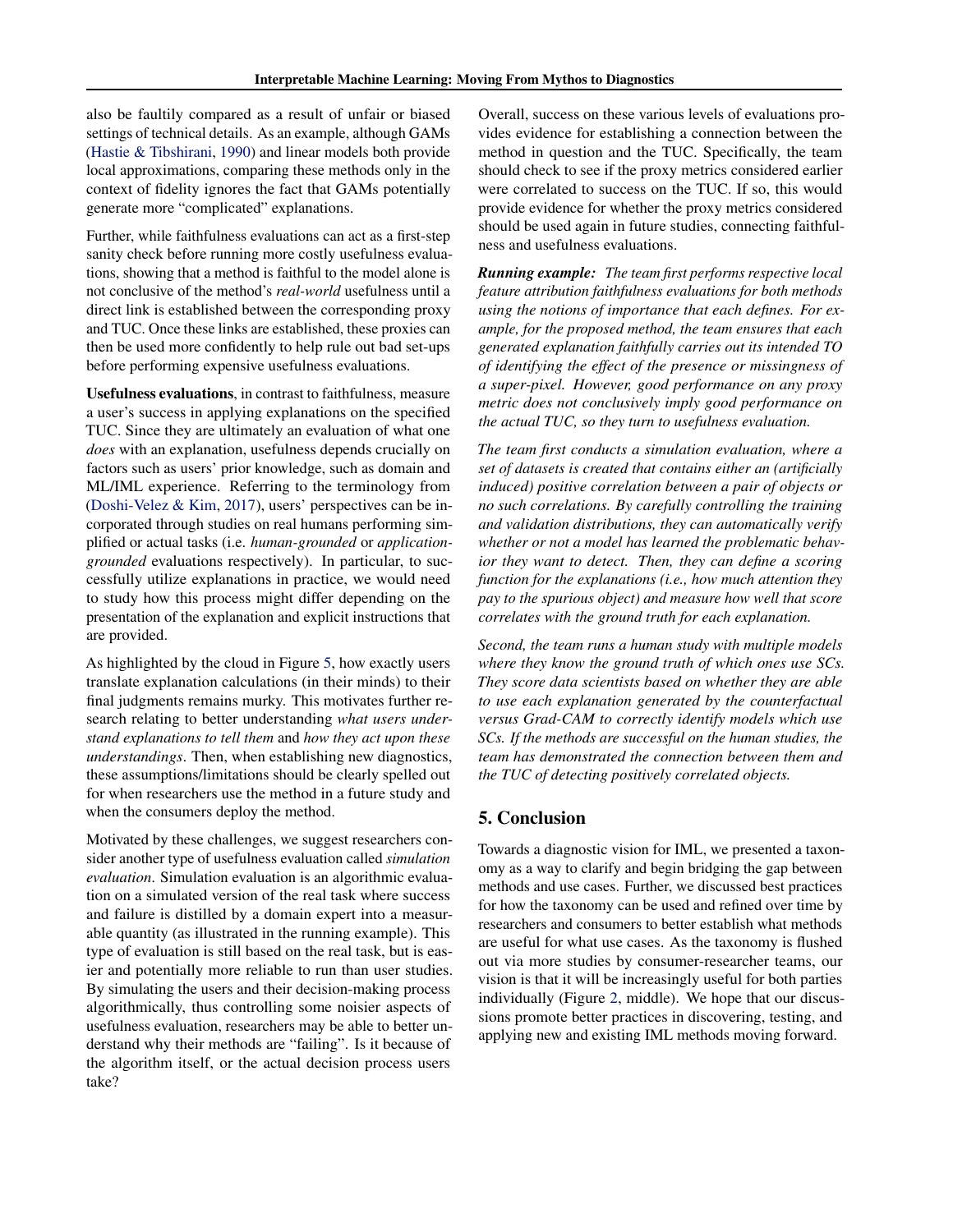### <span id="page-8-0"></span>6. Acknowledgements

We would like to thank David Alvarez-Melis, Maruan Al-Shedivat, Kasun Amarasinghe, Wenbo Cui, Lisa Dunlap, Boyang Fu, Rayid Ghani, Hoda Heidari, Oscar Li, Zack Lipton, Adam Perer, Marco Ribeiro, Kit Rodolfa, Sriram Sankararaman, Mukund Sundararajan, and Chih-Kuan Yeh for their valuable feedback. This work was supported in part by DARPA FA875017C0141, the National Science Foundation grants IIS1705121, IIS1838017 and IIS2046613, an Amazon Web Services Award, a Carnegie Bosch Institute Research Award, a Facebook Faculty Research Award, funding from Booz Allen Hamilton, and a Block Center Grant. Any opinions, findings and conclusions or recommendations expressed in this material are those of the author(s) and do not necessarily reflect the views of DARPA, the National Science Foundation, or any other funding agency.

### References

- Adebayo, J., Gilmer, J., Muelly, M., Goodfellow, I., Hardt, M., and Kim, B. Sanity checks for saliency maps. In *Advances in Neural Information Processing Systems*, pp. 9505–9515, 2018.
- Alvarez-Melis, D. and Jaakkola, T. S. On the robustness of interpretability methods. *arXiv preprint arXiv:1806.08049*, 2018.
- Ancona, M., Ceolini, E., Öztireli, C., and Gross, M. Towards better understanding of gradient-based attribution methods for deep neural networks. In *International Conference on Learning Representations*, 2018.
- Arya, V., Bellamy, R. K., Chen, P.-Y., Dhurandhar, A., Hind, M., Hoffman, S. C., Houde, S., Liao, Q. V., Luss, R., Mojsilović, A., et al. One explanation does not fit all: A toolkit and taxonomy of ai explainability techniques. *arXiv preprint arXiv:1909.03012*, 2019.
- Bach, S., Binder, A., Montavon, G., Klauschen, F., Müller, K.-R., and Samek, W. On pixel-wise explanations for non-linear classifier decisions by layer-wise relevance propagation. *PloS one*, 10(7):e0130140, 2015.
- Bansal, G., Wu, T., Zhu, J., Fok, R., Nushi, B., Kamar, E., Ribeiro, M. T., and Weld, D. S. Does the whole exceed its parts? the effect of ai explanations on complementary team performance. *arXiv preprint arXiv:2006.14779*, 2020.
- Barocas, S., Selbst, A. D., and Raghavan, M. The hidden assumptions behind counterfactual explanations and principal reasons. In *Proceedings of the 2020 Conference on Fairness, Accountability, and Transparency*, pp. 80–89, 2020.
- Bhatt, U., Xiang, A., Sharma, S., Weller, A., Taly, A., Jia, Y., Ghosh, J., Puri, R., Moura, J. M. F., and Eckersley, P. Explainable machine learning in deployment. In *Proceedings of the 2020 Conference on Fairness, Accountability, and Transparency*, FAT\* '20, pp. 648–657, New York, NY, USA, 2020. Association for Computing Machinery. ISBN 9781450369367. doi: 10. 1145/3351095.3375624. URL [https://doi.org/](https://doi.org/10.1145/3351095.3375624) [10.1145/3351095.3375624](https://doi.org/10.1145/3351095.3375624).
- Breiman, L. Random forests. *Machine learning*, 45(1): 5–32, 2001.
- Chandrashekar, G. and Sahin, F. A survey on feature selection methods. *Computers & Electrical Engineering*, 40 (1):16–28, 2014.
- Chen, J., Song, L., Wainwright, M., and Jordan, M. Learning to explain: An information-theoretic perspective on model interpretation. In *International Conference on Machine Learning*, pp. 883–892, 2018.
- Cook, R. D. Detection of influential observation in linear regression. *Technometrics*, 19(1):15–18, 1977.
- Doshi-Velez, F. and Kim, B. Towards a rigorous science of interpretable machine learning, 2017. URL [https:](https://arxiv.org/abs/1702.08608) [//arxiv.org/abs/1702.08608](https://arxiv.org/abs/1702.08608).
- Friedman, J. H. Greedy function approximation: a gradient boosting machine. *Annals of statistics*, pp. 1189–1232, 2001.
- Frosst, N. and Hinton, G. Distilling a neural network into a soft decision tree. *arXiv preprint arXiv:1711.09784*, 2017.
- Gilpin, L. H., Bau, D., Yuan, B. Z., Bajwa, A., Specter, M., and Kagal, L. Explaining explanations: An overview of interpretability of machine learning. In *2018 IEEE 5th International Conference on data science and advanced analytics (DSAA)*, pp. 80–89. IEEE, 2018.
- Guidotti, R., Monreale, A., Ruggieri, S., Turini, F., Giannotti, F., and Pedreschi, D. A survey of methods for explaining black box models. *ACM computing surveys (CSUR)*, 51(5):1–42, 2018.
- Hastie, T. J. and Tibshirani, R. J. *Generalized additive models*, volume 43. CRC press, 1990.
- Hong, S. R., Hullman, J., and Bertini, E. Human factors in model interpretability: Industry practices, challenges, and needs. *Proceedings of the ACM on Human-Computer Interaction*, 4(CSCW1):1–26, 2020.
- Hooker, S., Erhan, D., Kindermans, P.-J., and Kim, B. A benchmark for interpretability methods in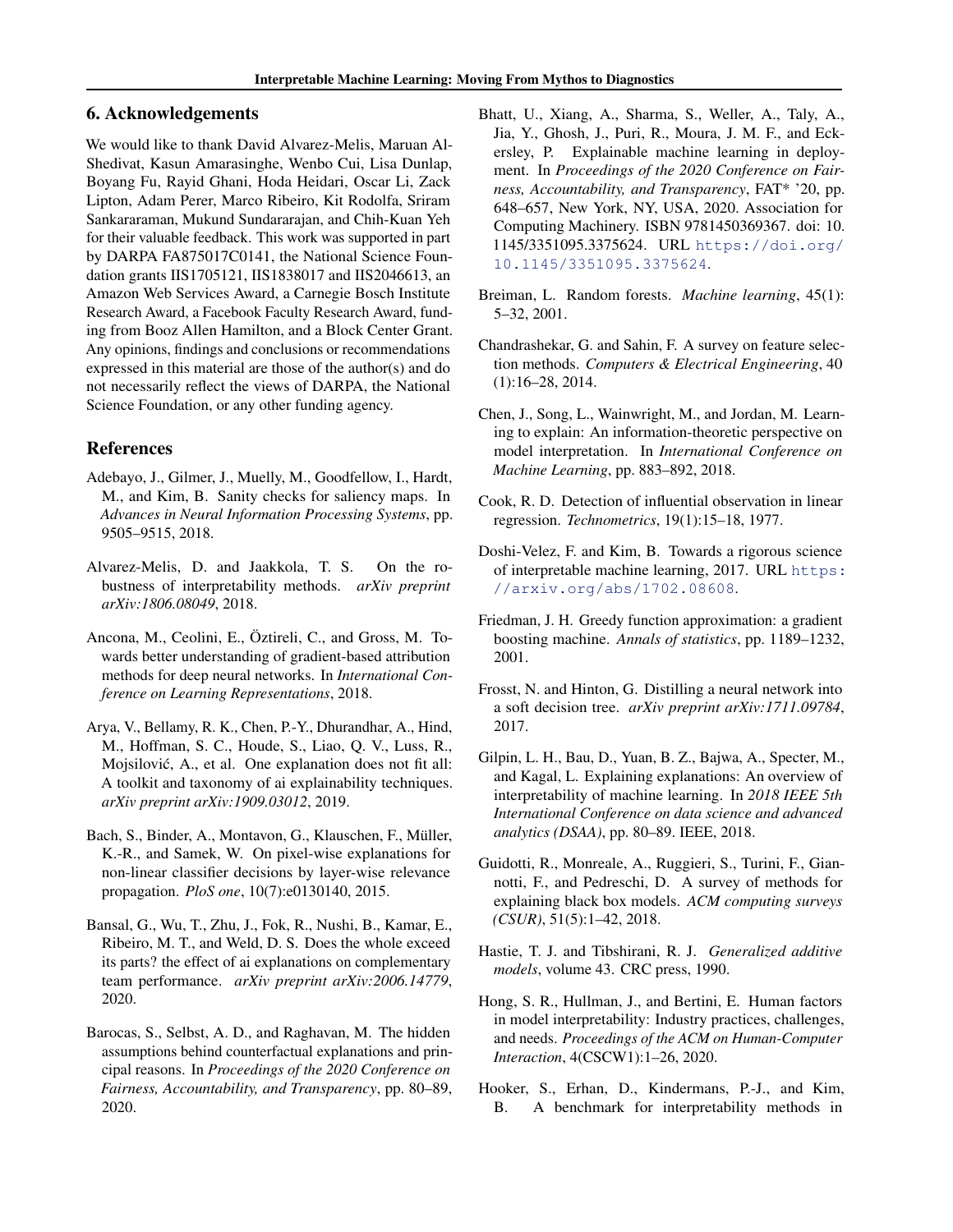<span id="page-9-0"></span>deep neural networks. In Wallach, H., Larochelle, H., Beygelzimer, A., d'Alché-Buc, F., Fox, E., and Garnett, R. (eds.), *Advances in Neural Information Processing Systems*, volume 32. Curran Associates, Inc., 2019. URL [https://proceedings.](https://proceedings.neurips.cc/paper/2019/file/fe4b8556000d0f0cae99daa5c5c5a410-Paper.pdf) [neurips.cc/paper/2019/file/](https://proceedings.neurips.cc/paper/2019/file/fe4b8556000d0f0cae99daa5c5c5a410-Paper.pdf) [fe4b8556000d0f0cae99daa5c5c5a410-Paper](https://proceedings.neurips.cc/paper/2019/file/fe4b8556000d0f0cae99daa5c5c5a410-Paper.pdf). [pdf](https://proceedings.neurips.cc/paper/2019/file/fe4b8556000d0f0cae99daa5c5c5a410-Paper.pdf).

- Kaur, H., Nori, H., Jenkins, S., Caruana, R., Wallach, H., and Wortman Vaughan, J. Interpreting interpretability: Understanding data scientists' use of interpretability tools for machine learning. In *Proceedings of the 2020 CHI Conference on Human Factors in Computing Systems*, pp. 1–14, 2020.
- Kim, B., Koyejo, O., Khanna, R., et al. Examples are not enough, learn to criticize! criticism for interpretability. In *NIPS*, pp. 2280–2288, 2016.
- Koh, P. W. and Liang, P. Understanding black-box predictions via influence functions. In *International Conference on Machine Learning*, pp. 1885–1894, 2017.
- Krishnan, M. Against interpretability: a critical examination of the interpretability problem in machine learning. *Philosophy & Technology*, pp. 1–16, 2019.
- Lakkaraju, H., Bach, S. H., and Leskovec, J. Interpretable decision sets: A joint framework for description and prediction. In *Proceedings of the 22nd ACM SIGKDD international conference on knowledge discovery and data mining*, pp. 1675–1684, 2016.
- Laugel, T., Lesot, M.-J., Marsala, C., and Detyniecki, M. Issues with post-hoc counterfactual explanations: a discussion. *arXiv preprint arXiv:1906.04774*, 2019.
- Li, J., Nagarajan, V., Plumb, G., and Talwalkar, A. A learning theoretic perspective on local explainability. In *International Conference on Learning Representations*, 2021. URL [https://openreview.net/forum?](https://openreview.net/forum?id=7aL-OtQrBWD) [id=7aL-OtQrBWD](https://openreview.net/forum?id=7aL-OtQrBWD).
- Lipton, Z. C. The mythos of model interpretability. *Queue*, 16(3):31–57, 2018.
- Lou, Y., Caruana, R., Gehrke, J., and Hooker, G. Accurate intelligible models with pairwise interactions. In *Proceedings of the 19th ACM SIGKDD international conference on Knowledge discovery and data mining*, pp. 623–631, 2013.
- Lundberg, S. M. and Lee, S.-I. A unified approach to interpreting model predictions. In *Advances in neural information processing systems*, pp. 4765–4774, 2017.
- Mohseni, S., Zarei, N., and Ragan, E. A multidisciplinary survey and framework for design and evaluation of explainable ai systems. arxiv. *Human-Computer Interaction*, 2019.
- Murdoch, W. J., Singh, C., Kumbier, K., Abbasi-Asl, R., and Yu, B. Interpretable machine learning: definitions, methods, and applications. *arXiv preprint arXiv:1901.04592*, 2019.
- Pawelczyk, M., Broelemann, K., and Kasneci, G. Learning model-agnostic counterfactual explanations for tabular data. *Proceedings of The Web Conference 2020*, Apr 2020. doi: 10.1145/3366423.3380087. URL [http:](http://dx.doi.org/10.1145/3366423.3380087) [//dx.doi.org/10.1145/3366423.3380087](http://dx.doi.org/10.1145/3366423.3380087).
- Plumb, G., Molitor, D., and Talwalkar, A. S. Model agnostic supervised local explanations. In *Advances in Neural Information Processing Systems*, pp. 2515–2524, 2018.
- Plumb, G., Terhorst, J., Sankararaman, S., and Talwalkar, A. Explaining groups of points in low-dimensional representations. In III, H. D. and Singh, A. (eds.), *Proceedings of the 37th International Conference on Machine Learning*, volume 119 of *Proceedings of Machine Learning Research*, pp. 7762–7771. PMLR, 13–18 Jul 2020. URL [http://proceedings.mlr.press/v119/](http://proceedings.mlr.press/v119/plumb20a.html) [plumb20a.html](http://proceedings.mlr.press/v119/plumb20a.html).
- Poyiadzi, R., Sokol, K., Santos-Rodriguez, R., De Bie, T., and Flach, P. Face: feasible and actionable counterfactual explanations. In *Proceedings of the AAAI/ACM Conference on AI, Ethics, and Society*, pp. 344–350, 2020.
- Rawal, K. and Lakkaraju, H. Beyond individualized recourse: Interpretable and interactive summaries of actionable recourses. *Advances in Neural Information Processing Systems*, 33, 2020.
- Ribeiro, M. T., Singh, S., and Guestrin, C. " why should i trust you?" explaining the predictions of any classifier. In *Proceedings of the 22nd ACM SIGKDD international conference on knowledge discovery and data mining*, pp. 1135–1144, 2016.
- Ribeiro, M. T., Singh, S., and Guestrin, C. Anchors: Highprecision model-agnostic explanations. 2018.
- Rudin, C. Stop explaining black box machine learning models for high stakes decisions and use interpretable models instead. *Nature Machine Intelligence*, 1(5):206– 215, 2019.
- Selvaraju, R. R., Cogswell, M., Das, A., Vedantam, R., Parikh, D., and Batra, D. Grad-cam: Visual explanations from deep networks via gradient-based localization. In *Proceedings of the IEEE international conference on computer vision*, pp. 618–626, 2017.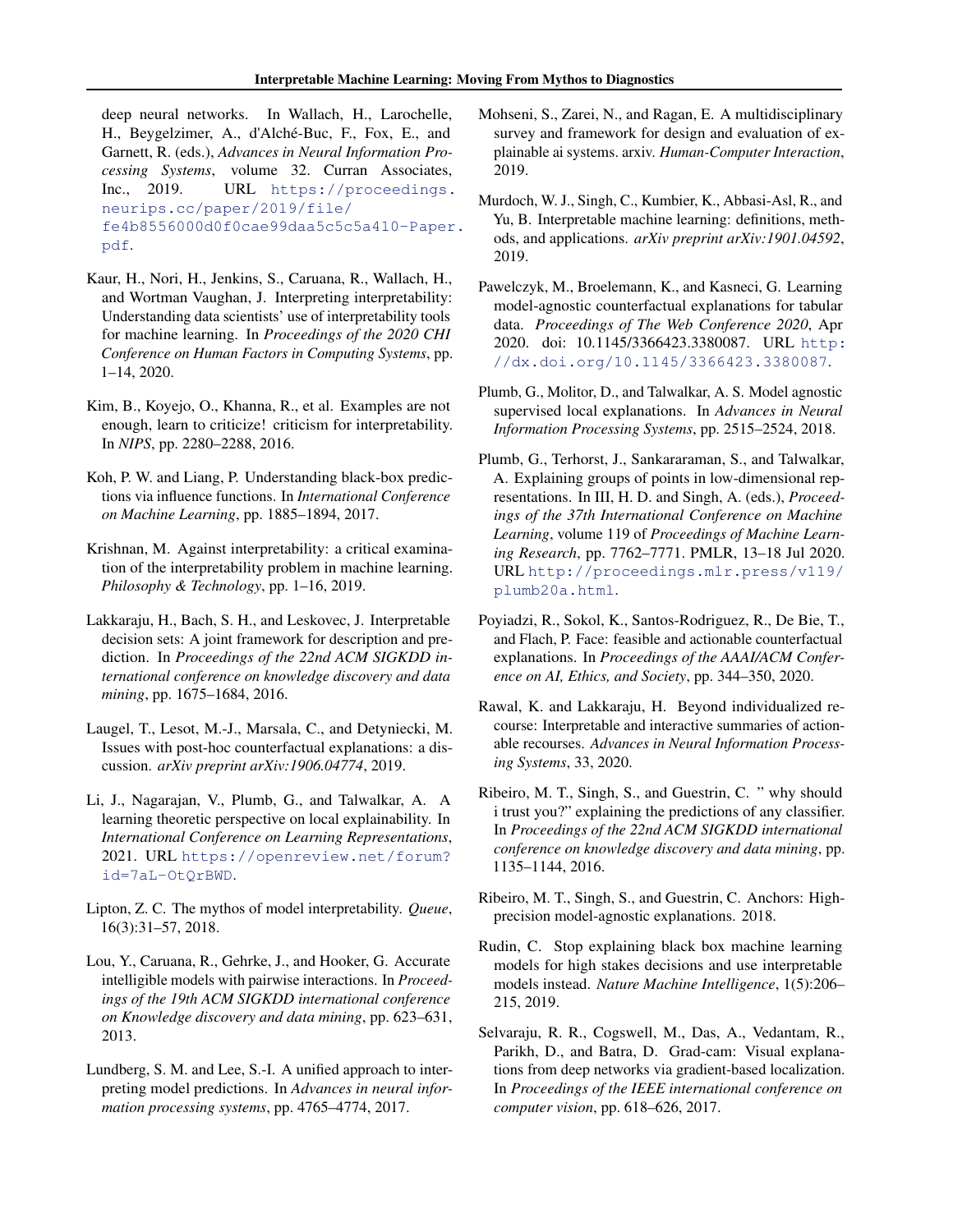- <span id="page-10-0"></span>Simonyan, K., Vedaldi, A., and Zisserman, A. Deep inside convolutional networks: Visualising image classification models and saliency maps. *arXiv preprint arXiv:1312.6034*, 2013.
- Sundararajan, M., Taly, A., and Yan, Q. Axiomatic attribution for deep networks. In *International Conference on Machine Learning*, pp. 3319–3328, 2017.
- Ustun, B., Spangher, A., and Liu, Y. Actionable recourse in linear classification. *Proceedings of the Conference on Fairness, Accountability, and Transparency*, Jan 2019. doi: 10.1145/3287560.3287566. URL [http:](http://dx.doi.org/10.1145/3287560.3287566) [//dx.doi.org/10.1145/3287560.3287566](http://dx.doi.org/10.1145/3287560.3287566).
- Wang, F. and Rudin, C. Falling rule lists. In *Artificial Intelligence and Statistics*, pp. 1013–1022, 2015.
- Williamson, B. and Feng, J. Efficient nonparametric statistical inference on population feature importance using shapley values. In III, H. D. and Singh, A. (eds.), *Proceedings of the 37th International Conference on Machine Learning*, volume 119 of *Proceedings of Machine Learning Research*, pp. 10282–10291. PMLR, 13–18 Jul 2020. URL [http://proceedings.mlr.press/](http://proceedings.mlr.press/v119/williamson20a.html) [v119/williamson20a.html](http://proceedings.mlr.press/v119/williamson20a.html).
- Yeh, C.-K., Kim, J., Yen, I. E.-H., and Ravikumar, P. K. Representer point selection for explaining deep neural networks. In *Advances in neural information processing systems*, pp. 9291–9301, 2018.
- Zhang, X., Solar-Lezama, A., and Singh, R. Interpreting neural network judgments via minimal, stable, and symbolic corrections. In Bengio, S., Wallach, H., Larochelle, H., Grauman, K., Cesa-Bianchi, N., and Garnett, R. (eds.), *Advances in Neural Information Processing Systems 31*, pp. 4874–4885. Curran Associates, Inc., 2018.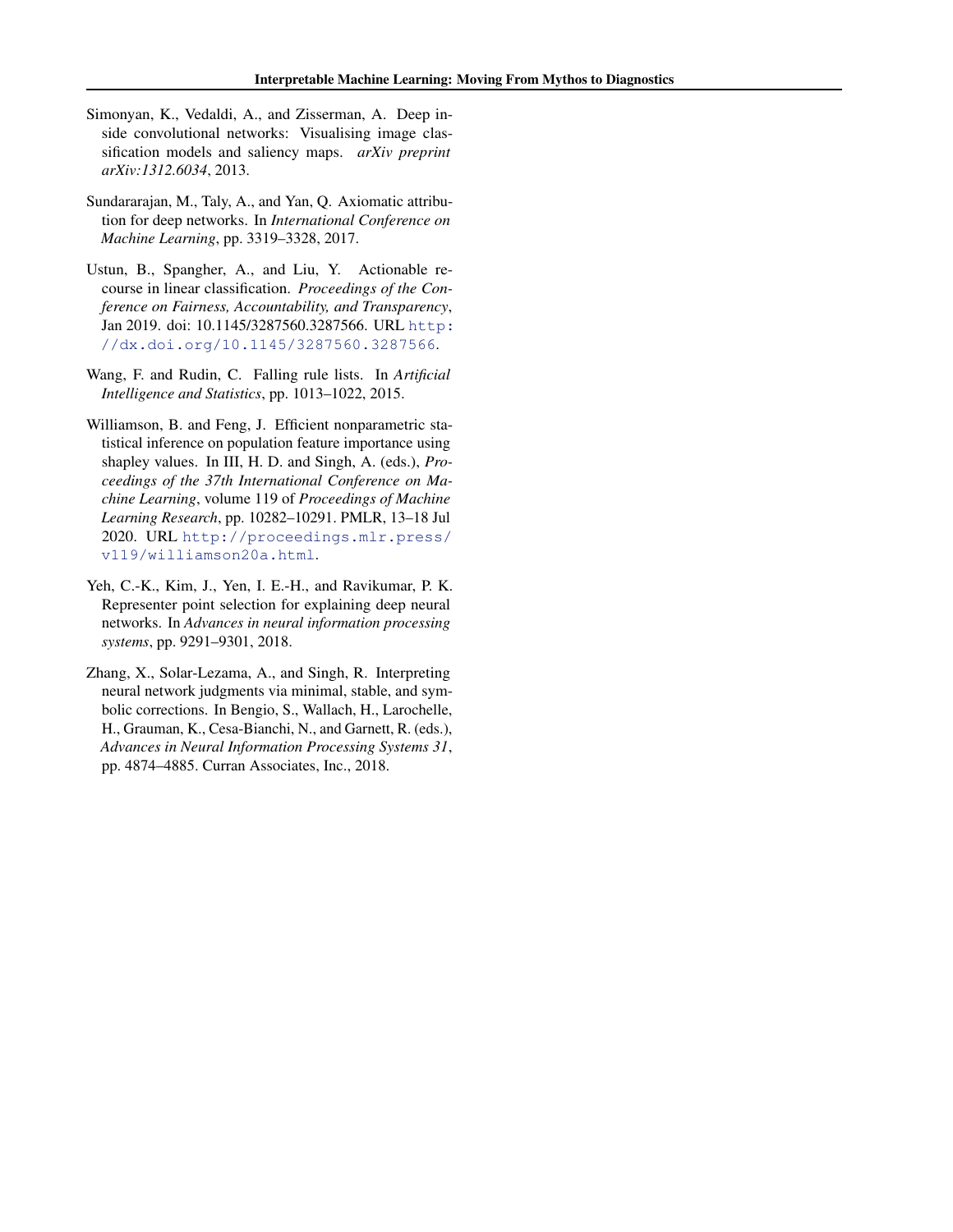### <span id="page-11-0"></span>A. Taxonomy of Method Goals

- 1. *Explanation representation*. Model explanations are typically given in terms of either *feature relationships* between inputs and outputs or *training examples*.
- 2. *Type of feature relationships*. In the context of explanations based on feature relationships, there are three distinct approaches for explaining different aspects of the model's reasoning: *feature attribution*, *counterfactual*, and *approximation*. As a note, due to there being less focus from the IML community on training examplebased explanations, we consider one main grouping along that branch, *sample importance* explanations.
- 3. *Explanation scale*. Explanations vary in terms of the scale of the desired insights, with their scope ranging from how *local* (i.e. for an individual instance) to *global* (i.e. for a well defined region of the input space).

### B. Method Cluster Details

*Feature attribution* methods address the question of how features present (or missing) in the input(s) affect the model's prediction(s) (i.e. how "important" each feature is to the model's prediction(s)). Often, measures of importance are defined based on how the model's prediction(s) change relative to its prediction for some baseline input. The baseline input is sometimes implicit and is typically domain specific (e.g. all black pixels for grayscale images or the mean input in tabular data). Thus, the technical details here are both the precise *notion of "importance"* as well as the choice of the *baseline input*.

*Local feature attribution* methods like SHAP [\(Lundberg &](#page-9-0) [Lee,](#page-9-0) [2017\)](#page-9-0) attribute the change in the conditional expectation of the model output conditioned on the features of interest, with respect to an explicit baseline input. Therefore the output explanation differs significantly based on the baseline input chosen. Other methods such as Grad-CAM [\(Selvaraju et al.,](#page-9-0) [2017\)](#page-9-0) and Integrated Gradients [\(Sundarara](#page-10-0)[jan et al.,](#page-10-0) [2017\)](#page-10-0), treat gradients and their variants as the importance values, and thus are usually restricted to deep neural networks. The latter, like SHAP, also requires carefully choosing an explicit baseline input. Separately, a family of methods, such as L2X [\(Chen et al.,](#page-8-0) [2018\)](#page-8-0), use mutual information between the features and labels to learn the importance values. Relevant proxy metrics typically measure how much the model prediction changes for different types of perturbations applied to the individual (or the training data) according to the "importance" values as computed by each method [\(Bach et al.,](#page-8-0) [2015;](#page-8-0) [Alvarez-Melis & Jaakkola,](#page-8-0) [2018;](#page-8-0) [Ancona et al.,](#page-8-0) [2018;](#page-8-0) [Hooker et al.,](#page-8-0) [2019\)](#page-8-0).

*Global feature attribution* methods include traditional feature selection approaches from classical statistics [\(Chan](#page-8-0)[drashekar & Sahin,](#page-8-0) [2014\)](#page-8-0) or model specific approaches

tailored to specific classes such as decision trees and tree ensembles [\(Friedman,](#page-8-0) [2001;](#page-8-0) [Breiman,](#page-8-0) [2001\)](#page-8-0). Because these approaches are either computationally expensive or modelspecific, more recent methods focus on aggregating local feature attributions, such as how [\(Williamson & Feng,](#page-10-0) [2020\)](#page-10-0) estimates the Shapley-based metric, SPVIM. Proxy metrics might integrate over the domain at the individual-level to derive a global-level measure.

*Counterfactual* explanations identify a "low cost" modification that can be applied to data point(s) to get a different prediction. The most common technical detail is the specific measure of *cost* and the most common proxy metric is how often the counterfactual changes the model's prediction(s).

*Local Counterfactual* methods includes POLARIS [\(Zhang](#page-10-0) [et al.,](#page-10-0) [2018\)](#page-10-0), which finds stable counterfactual points (i.e. where the larger region around it also has a different prediction). Meanwhile, FACE [\(Poyiadzi et al.,](#page-9-0) [2020\)](#page-9-0) tries to find a counterfactual that is on the data distribution and is thus realistic to change into, which might be an important requirement for real-world applications (i.e. the feature that represents a person's "income" cannot be easily doubled for a potentially better mortgage rate if that person does not have the capacity to do so). As such, another set of proxy metrics typically tries to capture how real or feasible the proposed changes are with the amount of cost incurred for individual instances, as well as the distribution of these costs over different sub-groups of the data [\(Ustun et al.,](#page-10-0) [2019;](#page-10-0) [Pawelczyk et al.,](#page-9-0) [2020\)](#page-9-0).

*Global counterfactual* explanations finds a modification that can be applied to a whole group of points. For example, ELDR [\(Plumb et al.,](#page-9-0) [2020\)](#page-9-0) identifies which features (genes in its original medical use case) differentiate different clusters of data (cell types), and AReS [\(Rawal & Lakkaraju,](#page-9-0) [2020\)](#page-9-0) aims to do this to detect model bias. One important proxy metric to consider for global methods is coverage [\(Plumb et al.,](#page-9-0) [2020\)](#page-9-0), which measures the degree to which the explanations capture all of the differences between different cluster of points.

*Approximation* methods aim to use a simple function to approximate the model's behavior as accurately as possible in a region, either locally around a data point or globally around as many points as possible or across a specific region of the input space. These methods require the technical detail of both what that *region* is and what the simple function's *model family* is.

*Local approximation* methods are most well known by its canonical method, LIME [\(Ribeiro et al.,](#page-9-0) [2016\)](#page-9-0), which weights data points drawn uniformly from an interpretable feature representation using their similarity to the point being explained. Other methods such as MAPLE [\(Plumb et al.,](#page-9-0) [2018\)](#page-9-0) leverage the structure of the underlying data distri